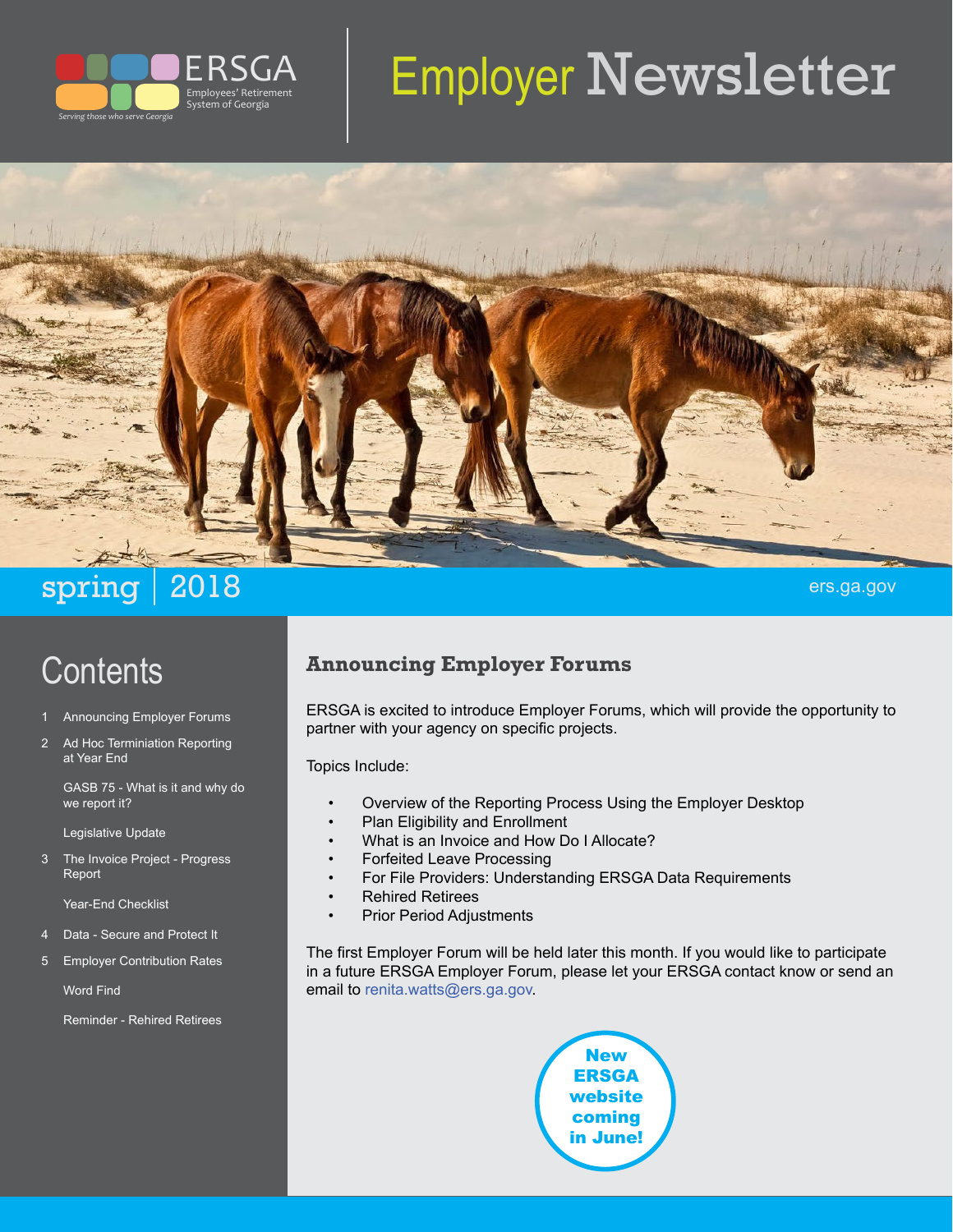## **Alert - Ad Hoc Termination Reporting at Year End**

Many transactions depend on having the most up-to-date data in the system. This is especially critical at fiscal year end for termination information, which is normally provided in the monthly contribution file.

As earned interest is posted to all ERS, PSERS, LRS, and JRS member accounts as of June 30th of each year, and termination date is one of the criteria for receiving interest, all accounts must be updated with the correct membership status and termination dates no later than July 20, 2018.

In the event the termination information is excluded from the June 2018 file, use the *Ad Hoc Termination* tool on your *Employer Desktop* to enter and submit termination dates and update your terminating employees' accounts to inactive status.

Please ensure all members have the most current and accurate information on record by the deadline so their interest update is correct.

JUL

## **GASB 75 – New Requirements**

The Governmental Accounting Standards Board (GASB) has issued new reporting requirements – GASB Statements 74 and 75. Under these new standards, the data used to calculate the Group Term Life Insurance (GTLI) and all the financial information pertaining to GTLI benefits must be audited and reported. These calculations determine the future liability for GTLI. As a result, certain employers were asked to confirm the data for the audit.

GASB 75 packets will be sent to employers in early June. Please review this information for your fiscal year financial statements. For more information about GASB 74 and 75, click [here](http://www.gasb.org/jsp/GASB/GASBContent_C/ProjectPage&cid=1176166904842).

## **Legislative Update**

The following bills passed during the 2018 Legislative Session and are awaiting the Governor's signature. If enacted, these bills could impact members. Please encourage employees to contact us with any questions relating to legislation. Legislative Updates can be found on the Legislative Page of our website at: <http://www.ers.ga.gov/legislation/legislation.html>.

#### **Employees' Retirement System (ERS)**

**HB 135** – Certain Law enforcement members of ERS with at least ten years of service may purchase up to five years of certain non-vested local government law enforcement service, provided such members are not eligible to receive a present or future benefit from the local government, beginning 7/1/2018. Members must pay full actuarial cost for the service.

#### **Public School Employee Retirement (PSERS)**

**HB 684** – The Fiscal Year 2019 Appropriations Act provided funding for an increase in the PSERS multiplier from \$15.00 per year of service to \$15.25 per year of service, beginning 7/1/2018.



#### **Do your employees have questions about Peach State Reserves?**

Find out more about saving with PSR here: <http://www.ers.ga.gov/plans/psr/psrmain.html>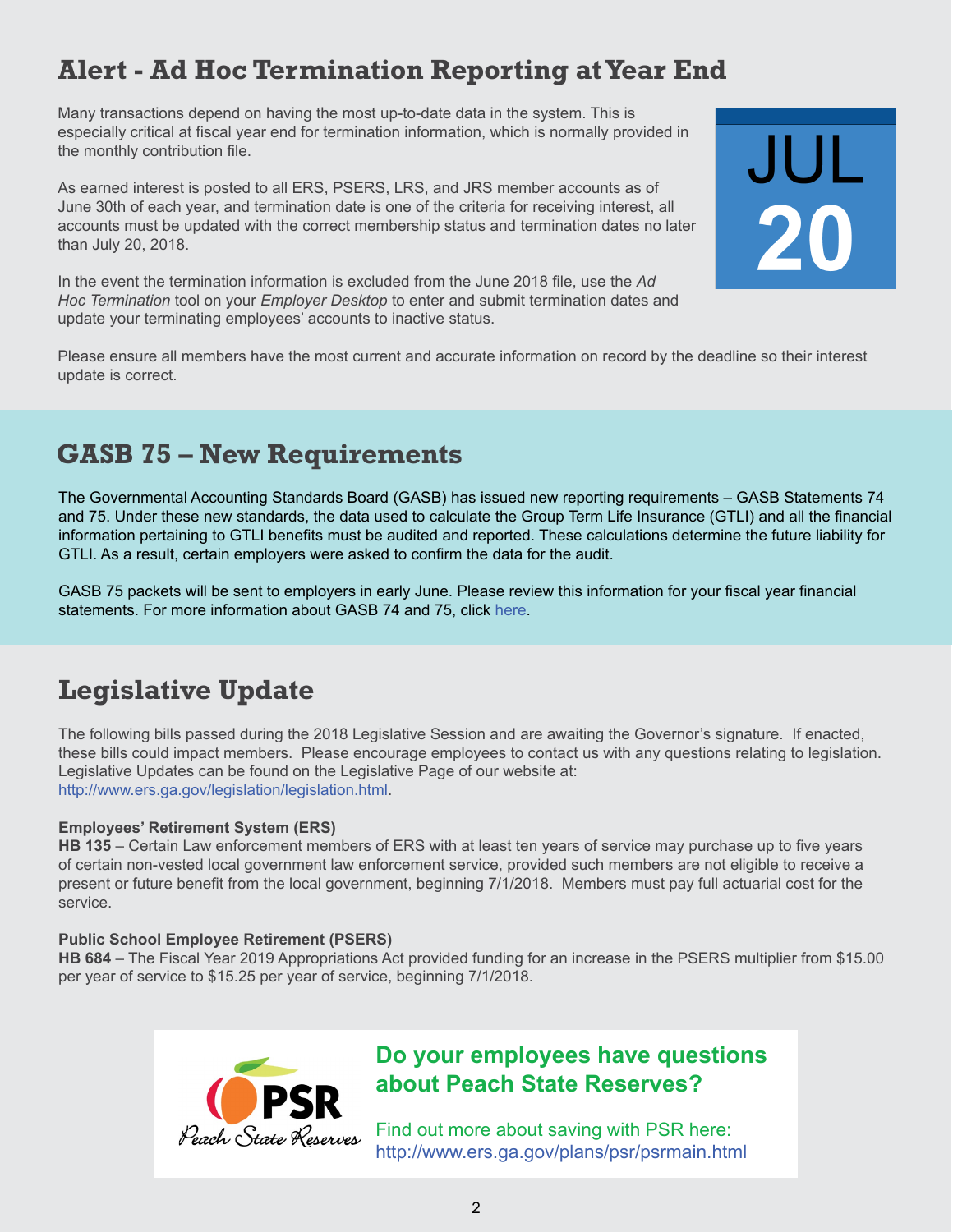## **The Invoice Project -** *Progress Report*

Invoicing and money management are important to the financial well-being of any retirement plan. As administrators and managers, we have an obligation to be good stewards and make sure plan finances are as up to date as possible.

In the fall, ERSGA announced a priority project to clear historical invoices. Together, we accomplished a great deal over the last several months. Our goal is to be as current as possible, and our intention was to clear all outstanding invoices by July 1, 2018. However, due to the timeline necessary to resolve most issues, we extended the project until January 1, 2019.

Here are the current results of our joint efforts:

- During FY17, there were 3,190 outstanding invoices. Two-thirds of those outstanding invoices were for previous years and had been outstanding for a significant time period. These invoices represent amounts due both to you and to ERSGA.
- With your help, we resolved and allocated 1,018 invoices during the first nine months of FY17 for a net refund to you for all Plans of \$50,794.50.
- In addition, we wrote off 125 invoices for various reasons.

Here's how it breaks down by Plan:

| Invoices Allocated - July 2017 to March 2018 |                    |                           |                      |                   |  |  |
|----------------------------------------------|--------------------|---------------------------|----------------------|-------------------|--|--|
| <b>Plan</b>                                  | <b>Total Count</b> | <b>Amount to Employer</b> | <b>Amount to ERS</b> | <b>Net Amount</b> |  |  |
| <b>ERS</b>                                   | 555                | \$239,377.42              | \$216,694.73         | \$22,682.69       |  |  |
| <b>GDCP</b>                                  | 226                | 27,977.16                 | 6,522.92             | 21,454.24         |  |  |
| <b>JRS</b>                                   | 24                 | 6,733.18                  | 1,727.61             | 5,005.57          |  |  |
| <b>PSERS</b>                                 | 213                | 2,446.00                  | 794.00               | 1,652.00          |  |  |
| <b>Total</b>                                 | 1,018              | \$276,533.76              | \$225,739.26         | \$50,794.50       |  |  |

We made tremendous progress so far and will continue to work toward our goal to be 100% current as soon as possible.

Thank you for your great partnership on this initiative!

## **Year-End Checklist**

We are fast approaching fiscal year end and there are several transactions dependent upon complete and accurate data. These transactions include the interest update, the extract for the actuarial data, and legislative changes effective 7/1/2018. Please review the checklist to the right in an effort to reduce follow-up communication.

We appreciate your partnership!

- $\Box$  GASB 68 Confirmations will be sent by 7/1 return no later than 7/15
- $\Box$  Transmit monthly files and reports no later than 7/10
- $\Box$  Submit all adjustments by 7/10
- $\Box$  Complete Ad Hoc Termination reporting as accurately and timely as possible; no later than 7/20
- $\Box$  Invoices research and resolve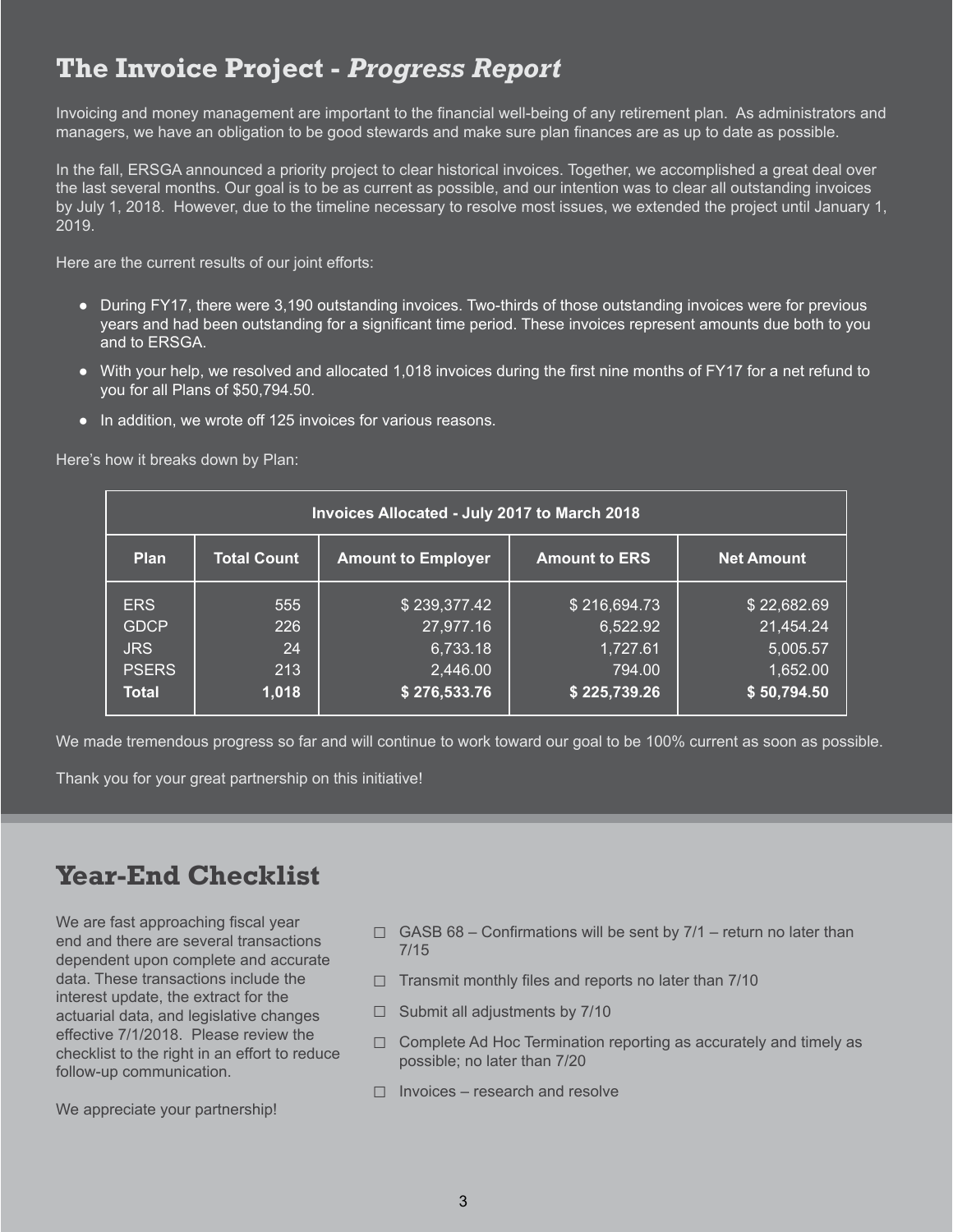#### **Data - Secure and Protect it**

Data security is a top priority for ERSGA. As previously reported, ERSGA devotes a tremendous amount of resources to safeguarding your data. This effort includes, but is not limited to:

- Hardware and Software Applications
	- installed new servers
- Authentication protocol
	- strengthened system security
	- implemented two-factor authentication for Outlook
- Education
	- completed mandatory security education for the entire agency
- On-site building security
- Disaster recovery plans and processes
	- developed a contingency plan in the event of a data breach
	- created a business impact and continuity plan

You play a key role in protecting data by securing your access to your:

- Computer: keep it safe!
	- Make sure your work laptop is kept in a safe place. If stolen, report it immediately.
	- Lock your computer screen when not in use.
- Applications: Keep them protected!
	- Update software as soon as possible.
	- Access data on secured and protected applications only.
	- Keep applications private and do not share with unauthorized users.
- Hardcopy documents
- Passwords: Keep them private!
	- Protect your password by not sharing, showing or making it available to others.
	- Disable passwords promptly when someone leaves the organization.
	- Use strong passwords and change them often.
- Email Address: Keep it for you!
	- Do not list your email address as if it is the Member's.
- Mobile devices: Keep them secure!
	- Enable automatic updating.
	- Do not take pictures of sensitive data on purpose or inadvertently.
	- Protect passwords and use other types of authentication when possible.
	- Enable automatic locking losing your mobile device is a far greater risk than hackers.

#### **Thank you for taking these important steps toward data security and protection!**

"The question isn't at what age I want to retire, it's at what income." - George Foreman